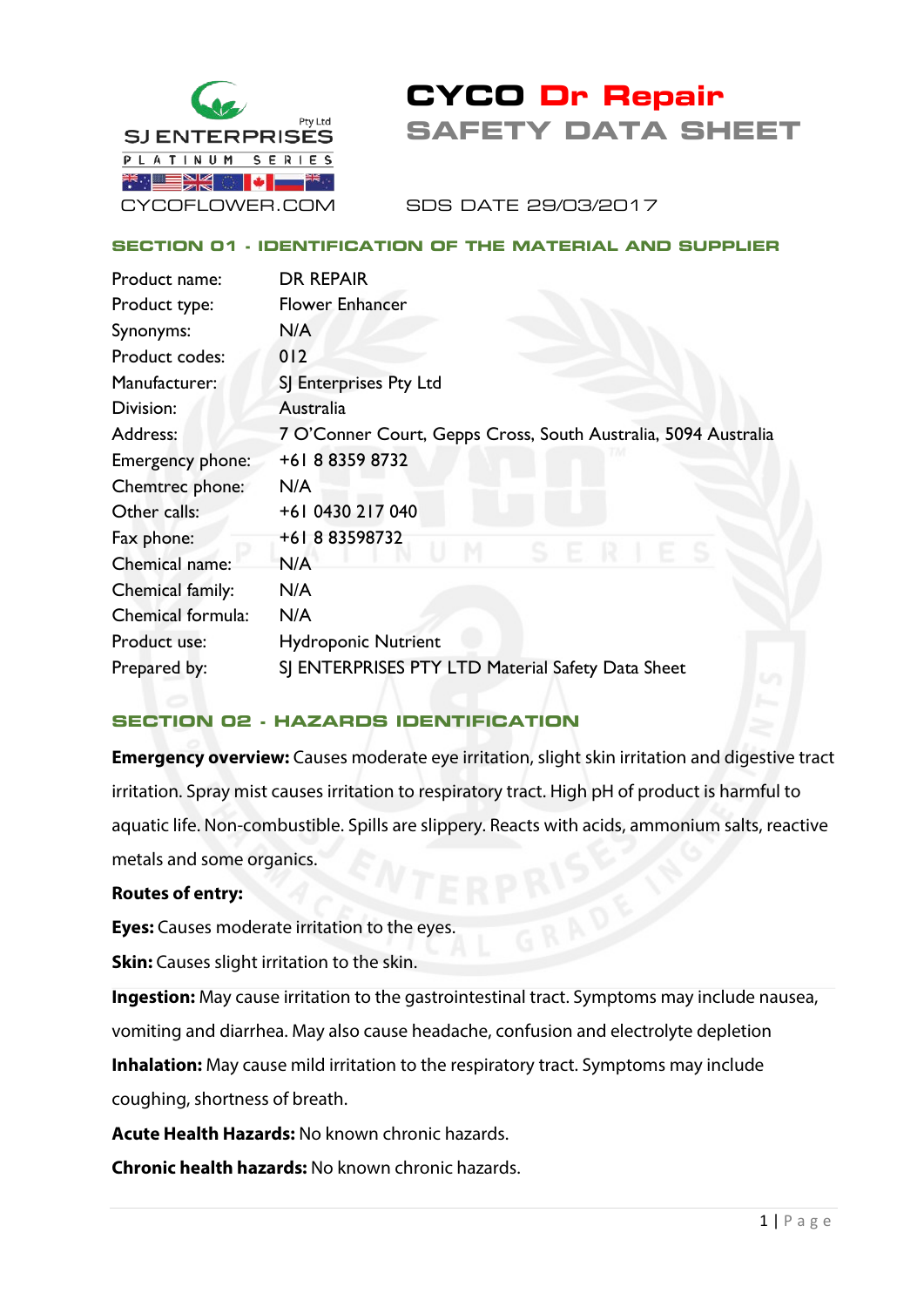### **Carcinogenicity**

**Osha:** N/A ACGIH: N/A NTP: N/A IARC: N/A

**Other:** N/A

### **SECTION 03 - COMPOSITION/INFORMATION ON INGREDIENTS**

#### **Ingredients: Urea CH4N2O**

| <b>Iron EDTA</b>              |                     |                      |                            |
|-------------------------------|---------------------|----------------------|----------------------------|
| CAS NO.                       | % WT                | % VOL                | <b>SARA 313 REPORTABLE</b> |
| Urea 57-13-6                  | $0.5\%$ (w/v)       |                      |                            |
| Iron EDTA 15708-41-5          | $0.5\%$ (w/v)       |                      |                            |
|                               |                     |                      |                            |
| SHA PEL-TWA: N/A              | ppm                 | mg/m3                |                            |
| <b>OSHA PEL STEL: N/A</b>     | $0.5 \times 10^{7}$ | $1.23 \times 10^{7}$ |                            |
| OSHA PEL CEILING: N/A         | $0.5 \times 10^{7}$ | $7.5 \times 10^{6}$  |                            |
| <b>ACGIH TLV-TWA: N/A</b>     |                     |                      |                            |
| <b>ACGIH TLV STEL: N/A</b>    |                     |                      | m                          |
| <b>ACGIH TLV CEILING: N/A</b> |                     |                      |                            |
|                               |                     |                      |                            |

### **SECTION 04 - FIRST AID MEASURES**

**EYES:** Immediately flush eyes with plenty of water for at least 15 minutes, lifting upper and lower eyelids occasionally. Get medical attention if irritation persists.

**SKIN:** Immediately flush skin with plenty of water for at least 15 minutes. Remove contaminated clothing and shoes. Wash clothing before reuse. Thoroughly clean shoes before reuse. Get medical attention if irritation develops.

**INGESTION:** Do not induce vomiting unless directed to do so by medical personnel. Never give anything by mouth to an unconscious person. If large quantities of this material are swallowed, call a physician immediately. Loosen tight clothing such as a collar, tie, belt or waistband. **INHALATION:** Remove to fresh air. Get medical attention for any breathing difficulty. **NOTES TO PHYSICIANS OR FIRST AID PROVIDERS: Refer to MSDS**

### **SECTION 05 - FIRE FIGHTING MEASURES**

**Flammable limits in air, Upper**: N/A **(% By volume) Lower:** N/A **Flash point:** N/A - F: C: **Method used:** N/A **Autoignition temperature:** N/A - F: C: NFPA Hazard Classification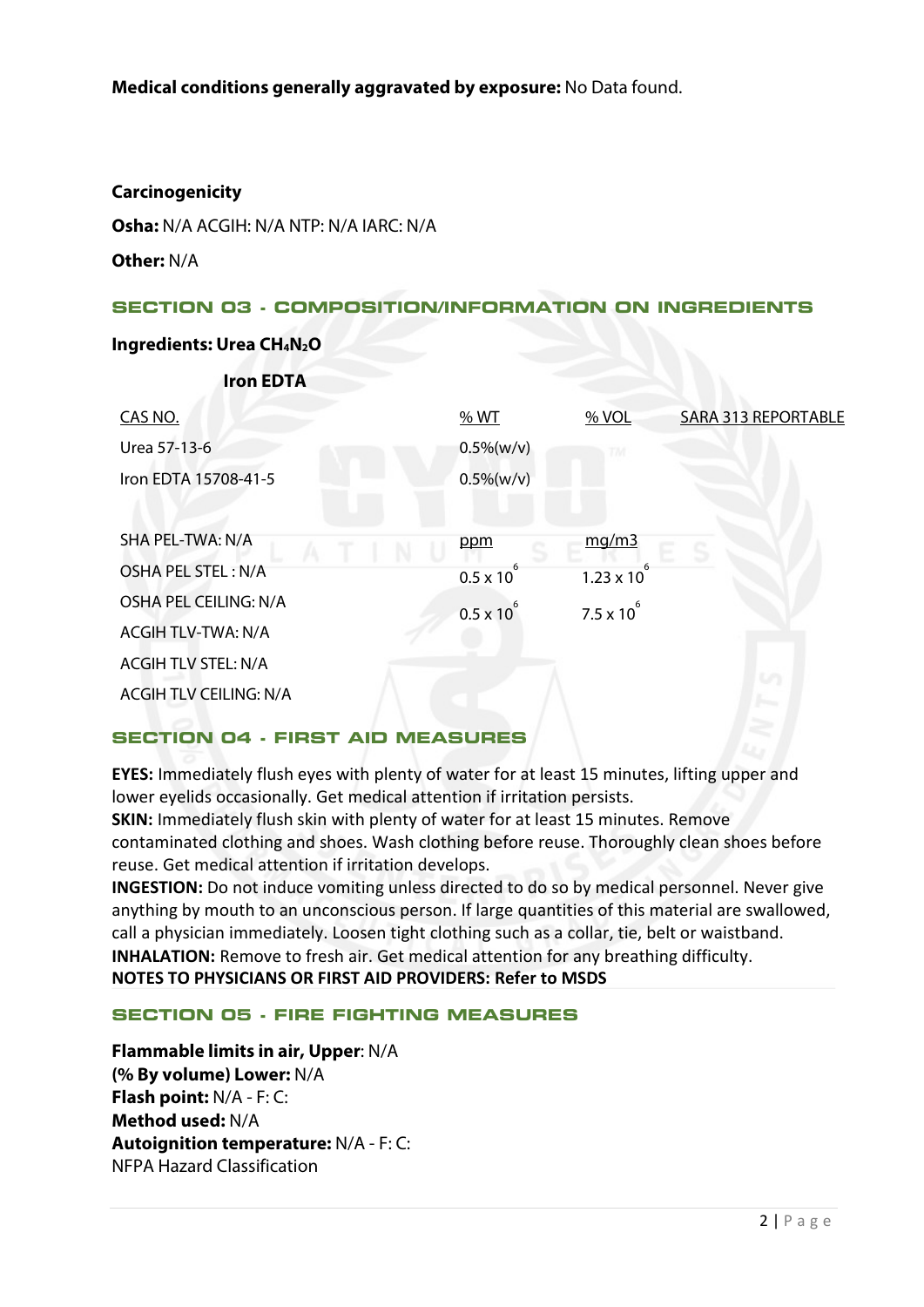**Health:** N/A Flammability: N/A Reactivity: N/A **Other:** N/A HMIS HAZARD CLASSIFICATION **Health:** N/A Flammability: N/A Reactivity: N/A **Protection:** N/A **Extinguishing media:** Use any means suitable for extinguishing surrounding fire.

**Special fire fighting procedures:** In the event of a fire, wear full protective clothing and NIOSH-approved self-contained breathing apparatus with full face piece operated in the pressure demand or other positive pressure mode.

**Unusual fire and explosion hazards:** N/A **Hazardous decomposition products:** No data found.

## **SECTION 06 - ACCIDENTAL RELEASE MEASURES**

Ventilate area of leak or spill. Wear appropriate personal protective equipment as specified in Section 8. Spills: Pick up and place in a suitable container for reclamation or disposal, using a method that does not generate dust.

### **SECTION 07 - HANDLING AND STORAGE**

Keep in a tightly closed container, stored in a cool, dry, ventilated area. Protect against physical damage. Containers of this material may be hazardous when empty since they retain product residues (dust, solids); observe all warnings and precautions listed for the product.

### **SECTION 08 - EXPOSURE CONTROLS/PERSONAL PROTECTION**

### **Engineering controls:** N/A

**Ventilation :** A system of local and/or general exhaust is recommended to keep employee exposures as low as possible. Local exhaust ventilation is generally preferred because it can control the emissions of the contaminant at its source, preventing dispersion of it into the general work area. Please refer to the ACGIH document, *Industrial Ventilation, A Manual of Recommended Practices*, most recent edition, for details.

**Respiratory protection:** For conditions of use where exposure to dust or mist is apparent and engineering controls are not feasible, a particulate respirator (NIOSH type N95 or better filters) may be worn. If oil particles (e.g. lubricants, cutting fluids, glycerine, etc.) are present, use a NIOSH type R or P filter. For emergencies or instances where the exposure levels are not known, use a full-face positive-pressure, air-supplied respirator. WARNING: Air-purifying respirators do not protect workers in oxygen-deficient atmospheres.

**Eye protection:** Safety glasses. Maintain eye wash fountain and quick-drench facilities in work area.

**Skin protection:** Wear protective gloves and clean body-covering clothing. **Other protective clothing or equipment:** N/A

**Work hygienic practices:** Please refer to State And Federal regulations **Exposure guidelines:** No exposure guidelines have been set for this product.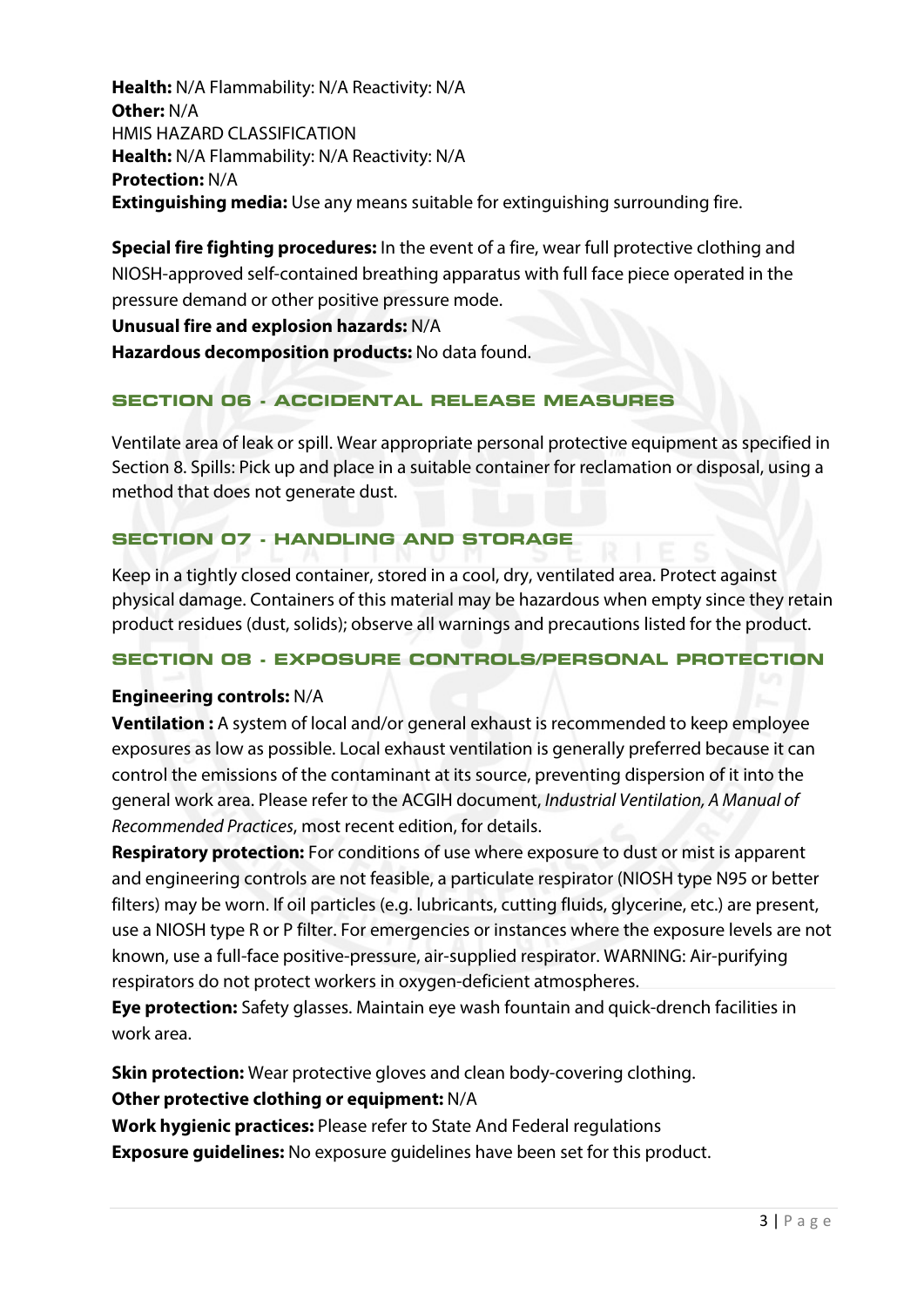### **SECTION 09 - PHYSICAL AND CHEMICAL PROPERTIES**

**Appearance:** Dark brown colour **Odour:** Odourless **Physical state:** liquid **ph as supplied:** 5.0 ph **ph (other): Boiling point:** f: 212 c: 100 **Melting point:** f: n/a c: n/a **Freezing point:** f: 32 **C: 0 Vapor pressure (mmHg):**   $\omega$ F: N/A  $C:$ **Vapor density (air = 1):** n/a @ f: c: **Specific gravity (h2o = 1):**  $CH_4^{\scriptstyle}$ NO<sub>2</sub>: 0.05 Iron EDTA: 0.05 @ f: 77 c:25 **Evaporation rate:** basis (=1): **Solubility in water: Percent solids by weight: Percent volatile:** by wt/ by vol  $\omega$  f: c: **Volatile organic compounds (voc): With water:** lbs/gal **Without water:** lbs/gal **Molecular weight:** CH4NO2: 60.032 Iron EDTA: 366.941 **Viscosity:** @ f: c:

## **SECTION 10 · STABILITY AND REACTIVIT**

**Stability:** stable under ordinary conditions of use and storage **Conditions to avoid (stability):** Incompatibles

**Incompatibility (material to avoid):** Urea reacts with calcium hypochlorite or sodium hypochlorite to form the explosive nitrogen trichloride. It is incompatible with sodium nitrite, gallium perchlorate, strong oxidizing agents (permanganate, dichromate, nitrate, chlorine), phosphorus pentachloride, nitrosyl perchlorate, titanium tetrachloride and chromyl chloride. **Hazardous decomposition or by-products:** Urea decomposes upon heating and can form products including ammonia, oxides of nitrogen, cyanuric acid, cyanic acid, biuret, carbon dioxide.

**Hazardous polymerization:** no hazardous polymerization data found.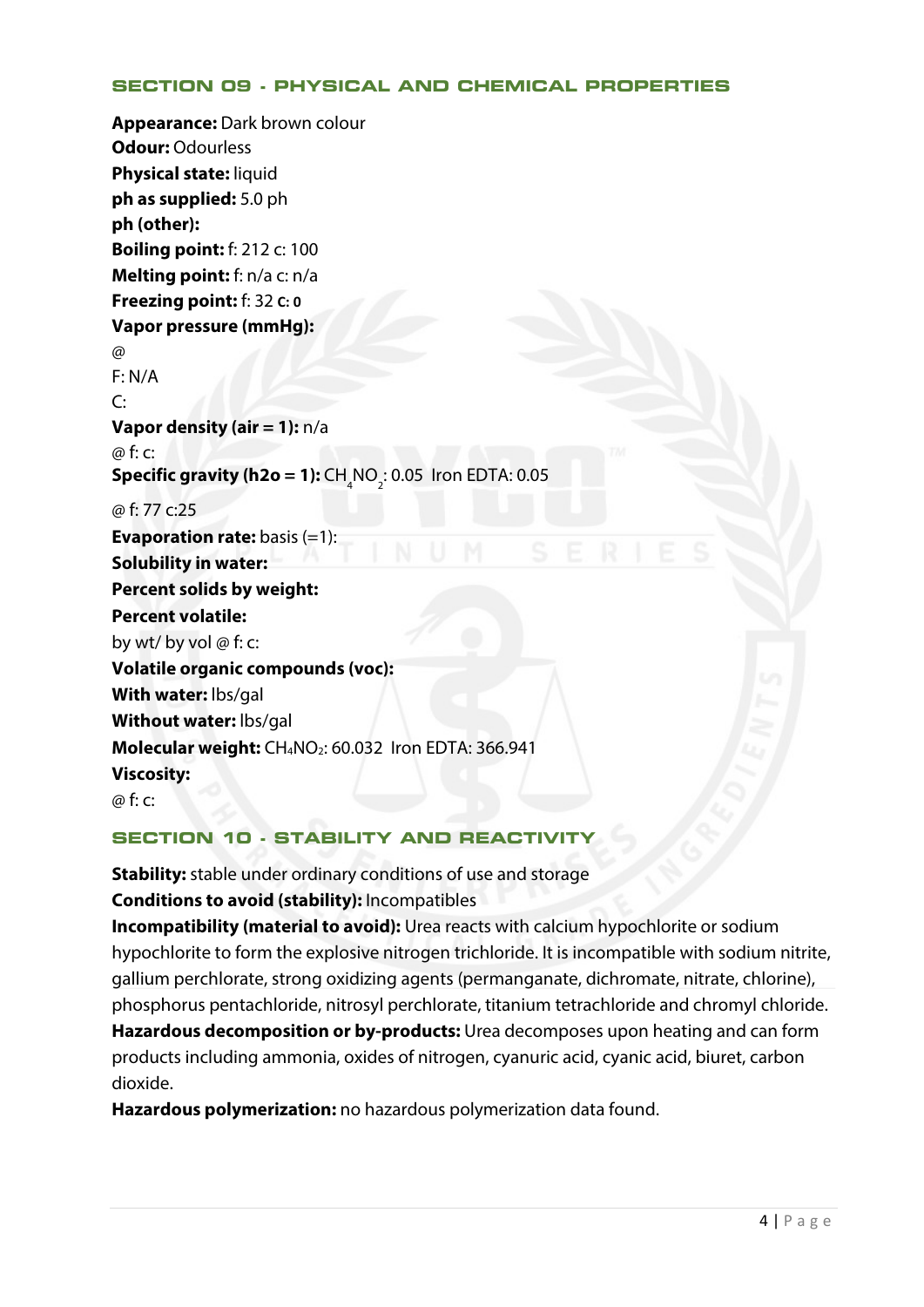#### **SECTION 11 - TOXICOLOGICAL INFORMATION**

**Urea:** Oral rat LD50: 8471 mg/kg. Investigated as a tumorigen, mutagen, reproductive effector.

**Iron EDTA:** Acute oral toxicity (LD50): 5000 mg/kg [Mouse].

#### **SECTION 12 - ECOLOGICAL INFORMATION**

**Ecological information:** No Data Found

**BOD5 and COD:** Not available.

**Products of Biodegradation:** Possibly hazardous short term degradation products are not likely. However, long term degradation products may arise.

**Toxicity of the Products of Biodegradation:** The product itself and its products of degradation are not toxic.

**Special Remarks on the Products of Biodegradation:** Not available.

### **SECTION 13 - DISPOSAL CONSIDERATIONS**

**Waste Disposal Method:** Whatever cannot be saved for recovery or recycling should be managed in an appropriate and approved waste disposal facility. Processing, use or contamination of this product may change the waste management options. State and local disposal regulations may differ from federal disposal regulations. Dispose of container and unused contents in accordance with federal, state and local requirements.

**RCRA** hazard class: N/A

**Section 13 Notes:** Do not use this container for any other purpose. Triple rinse containers, then offer the container for recycling, reconditioning, or puncture top, sides and bottom and dispose of in landfill in accordance with your local government regulations.

### **SECTION 14 - TRANSPORT INFORMATION**

#### **U.S. department of transportation not regulated**

Proper shipping name: Hazard class: **ID number: Packing group: Label statement:**

#### **Water transportation not regulated**

**Proper shipping name:**  Hazard class: TD number: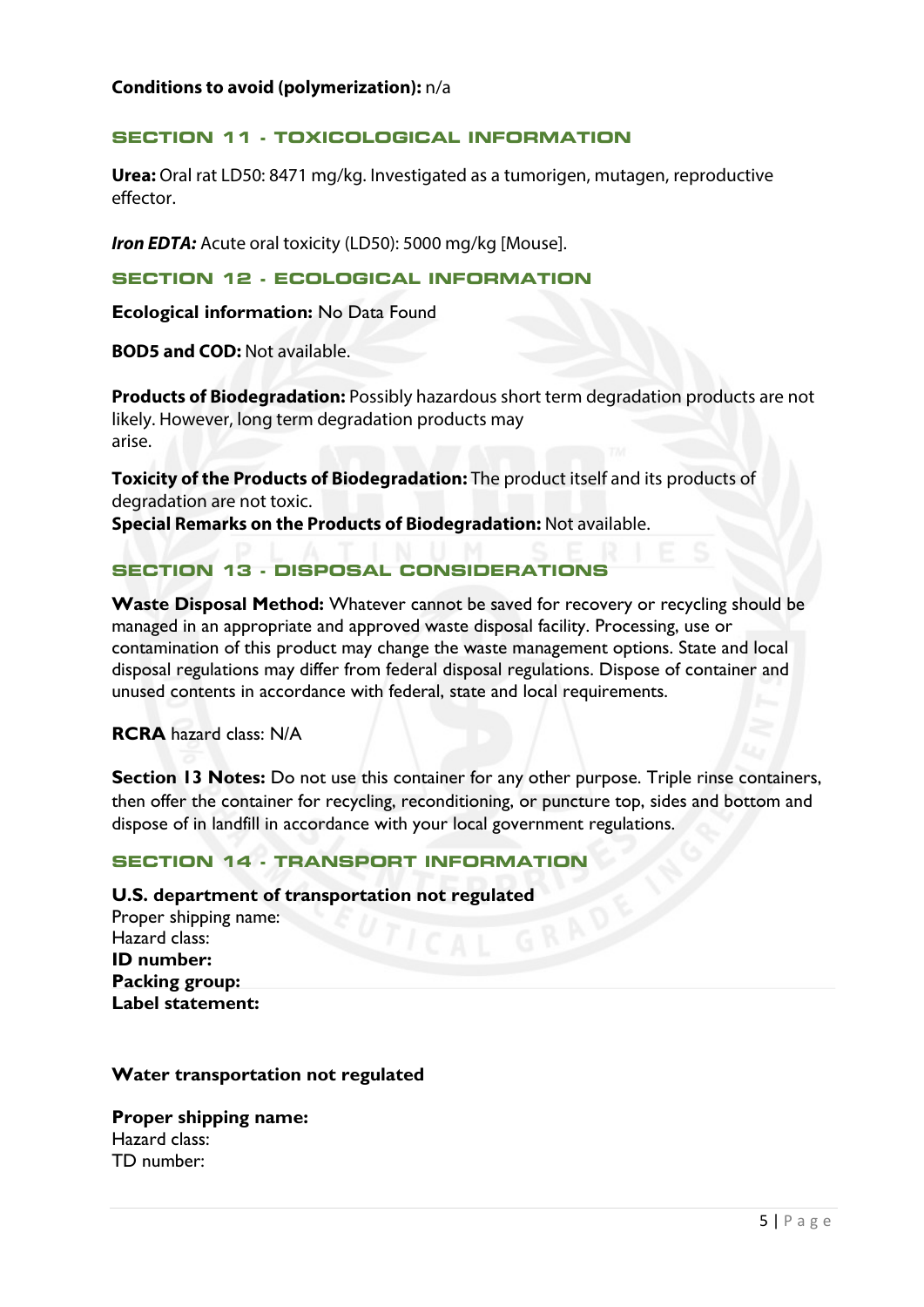Packing group: Label statements:

#### **Air transportation not regulated**

Proper shipping name: Hazard class: ID number: Packing group: Label statements:

#### **SECTION 15 - REGULATORY INFORMATION**

**U.S.** federal regulations **TSCA** (toxic substance control act): no data found **CERCLA** (comprehensive response compensation, and liability act): No CERCLA Reportable Quantity has been established for this material. **SARA TITLE III** (superfund amendments and reauthorization act): no data found **311/312** hazard categories: no data found **313** reportable ingredients: no data found **State regulations:** no data found **International regulations:** no data found

### **SECTION 16 - OTHER INFORMATION**

| <b>Product Purpose:</b> | <b>Plant Flower Enhancer</b> |
|-------------------------|------------------------------|
| Directions:             | See Product Label            |
| Other information:      | n/a                          |

Preparation information: n/a



7 O'CONNOR COURT, GEPPS CROSS 5094, ADELAIDE SOUTH AUSTRALIA PHONE: +61 8359 8732 FAX: +61 8359 8732 EMAIL: INFO@CYCOFLOWER.COM

### Prepared by: SJ ENTERPRISES T/A CYCO INTERNATIONAL PTY LTD

info@cycoflower.com

DISCLAIMER: \*\*\*\*\*\*\*\*\*\*\*\*\*\*\*\*\*\*\*\*\*\*\*\*\*\*\*\*\*\*\*\*\*\*\*\*\*\*\*\*\*\*\*\*\*\*\*\*\*\*\*\*\*\*\*\*\*\*\*\*\*\*\*\*\*\*\*\*\*\*\*\*\*\*\*\*\*\*\*\*\*\*\*\*\*\*\*\*\*\*\*\*\*\*\*\*\*\*\*\*\*\*\*\*\*\*\*\*\*\*\*\*\*\*\*\*\*\*\*\*\*\*\*\*\*\*\*\*\*\*\*\*\*\*\*\*\*\*\*

SJ Enterprises provides the information contained herein in good faith but makes no representation as to its comprehensiveness or accuracy. This document is intended only as a guide to the appropriate precautionary handling of the material by a properly trained person using this product. Individuals receiving the information must exercise their independent judgment in determining its appropriateness for a particular